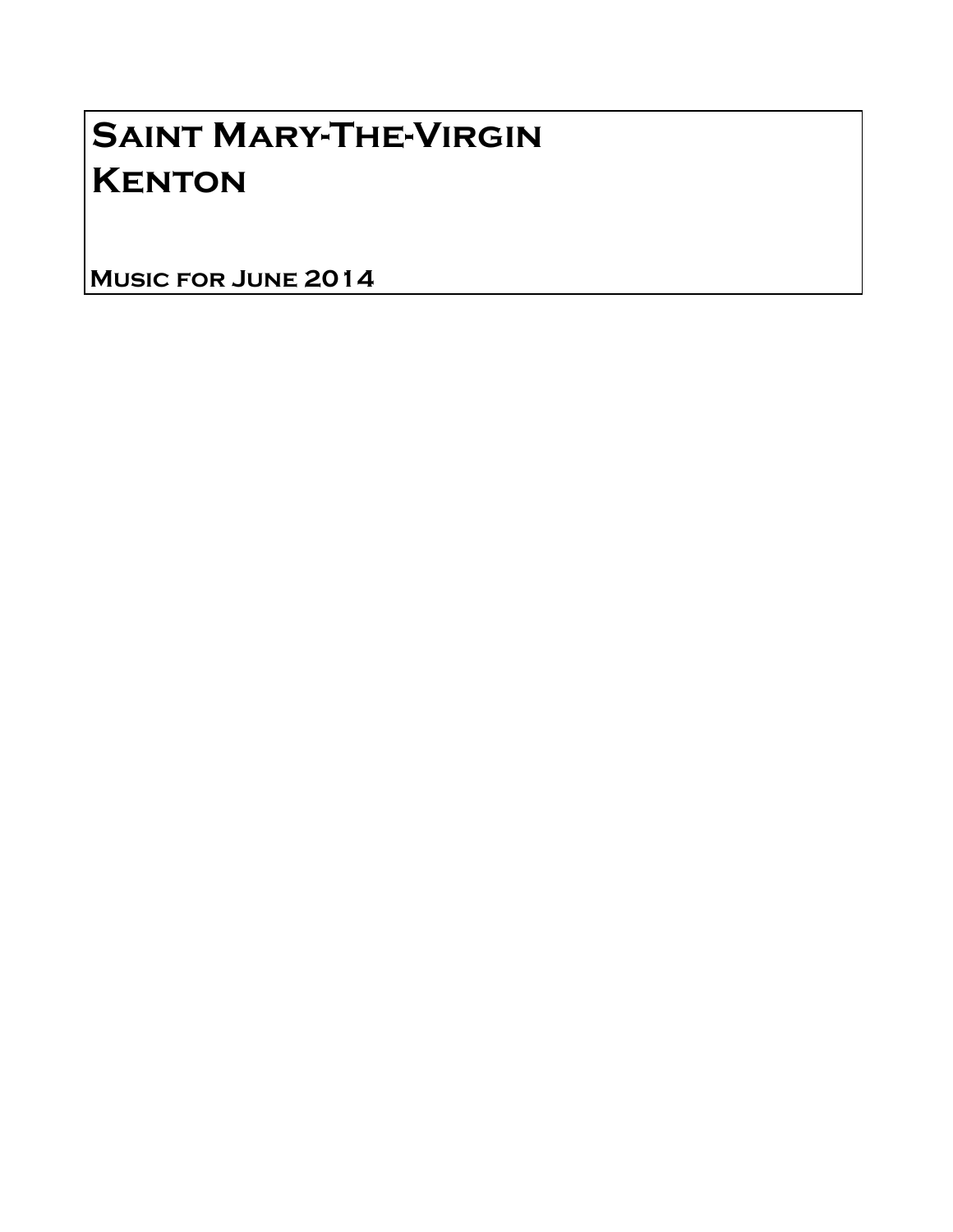| 1st June                                                                                        | <b>Ascension</b>                                                   |                                                                                                                                                                                                       |
|-------------------------------------------------------------------------------------------------|--------------------------------------------------------------------|-------------------------------------------------------------------------------------------------------------------------------------------------------------------------------------------------------|
| Introit<br><b>Responsorial Psalm</b><br>Gradual<br><b>Offertory</b><br>Communion<br>Recessional | 436<br>Page<br>349<br>130 $(i)$<br>304<br>134                      | Praise, my soul<br>Second setting<br>Come, let us join our cheerful songs<br>Hail the day<br>Once, only once<br>The head that once was crowned with thorns                                            |
|                                                                                                 | Setting                                                            | Vidi Aquam<br><b>Frances Bradford</b>                                                                                                                                                                 |
|                                                                                                 | At communion                                                       | Let all the world                                                                                                                                                                                     |
| 8th June                                                                                        | <b>Whit Sunday</b>                                                 |                                                                                                                                                                                                       |
| Introit<br><b>Responsorial Psalm</b><br>Gradual<br>Offertory<br>Communion<br>Recessional        | 139 (i)<br>Page<br>140<br>137<br>298<br>141 (t185)                 | Come, thou Holy Spirit, come<br>First setting<br>Holy Spirit, come, confirm us<br>Come down, O Love Divine<br>May the grace of Christ our Saviour<br>Holy Spirit, ever dwelling                       |
|                                                                                                 | Setting                                                            | Vidi Aquam<br>St Ralph Sherwin Mass                                                                                                                                                                   |
|                                                                                                 | At communion                                                       | Come, Spirit of our God                                                                                                                                                                               |
| 15th June                                                                                       | <b>Trinity Sunday</b>                                              |                                                                                                                                                                                                       |
| Introit<br><b>Responsorial Psalm</b><br>Gradual<br>Offertory<br>Communion<br>Recessional        | 146<br>Page<br>360<br>159<br>308<br>377<br>Setting<br>At communion | Holy! Holy! Holy!<br>Second setting<br>Firmly I believe and truly<br>St Patrick's breastplate<br>Thee we adore<br>Immortal, invisible<br>Belmont Mass & Merbecke Creed & Gloria<br>You are the centre |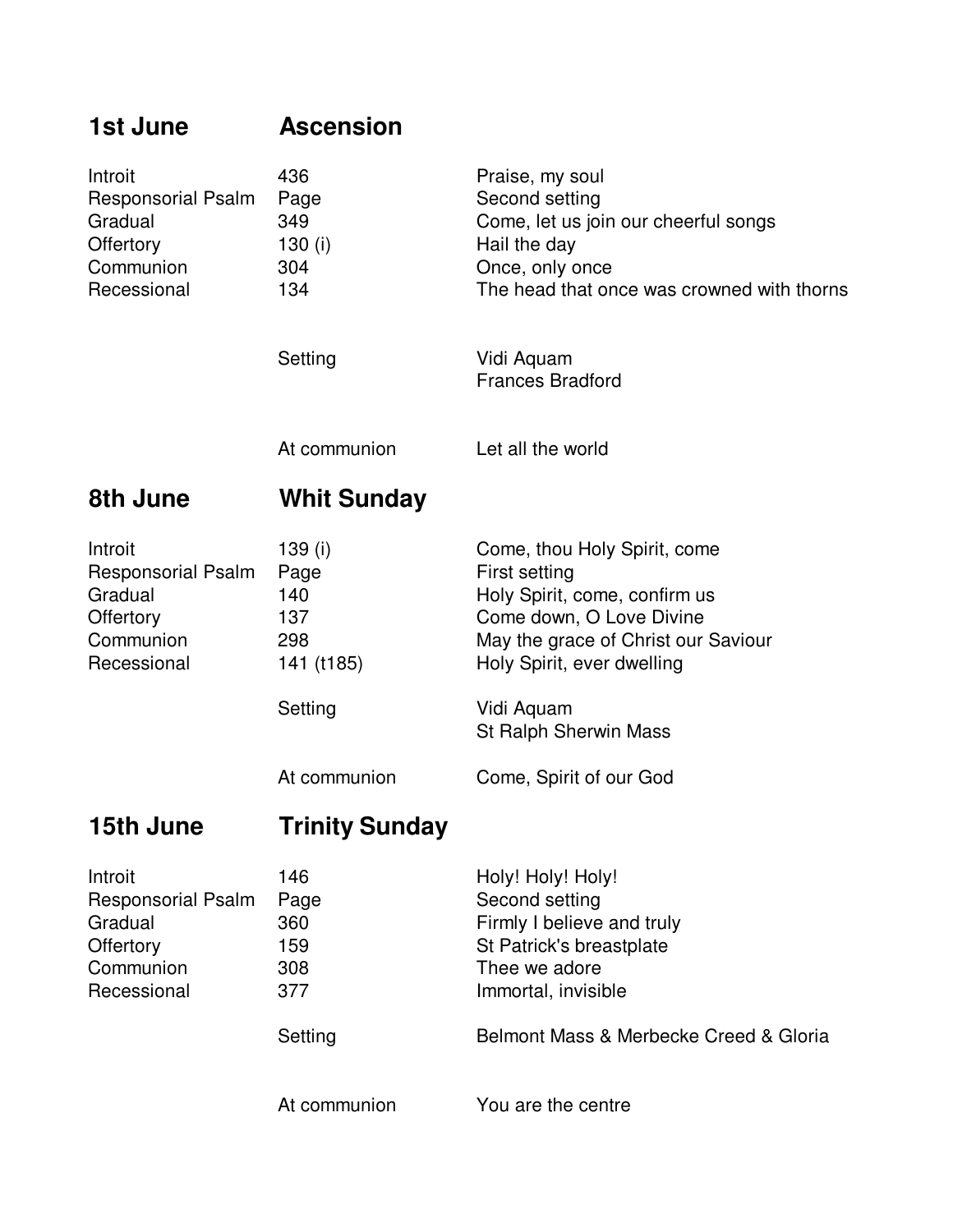# **20th June Confirmation & Opening of 40 Hours' Devotion**

| Introit                   | 338                | At the name of Jesus          |
|---------------------------|--------------------|-------------------------------|
| <b>Responsorial Psalm</b> | Page               | TBA (if required)             |
| Gradual                   | 272                | (If required) - All for Jesus |
| Offertory                 | 137                | Come down, O Love Divine      |
| Communion                 | 297                | Living Lord                   |
| Exposition                | 269 (t128) vv 5 -6 | O salutaris                   |

Setting Martin Shaw

At communion An upper room

## **22nd June Corpus Christi**

| 296 (i)      | Lord, enthroned in heavenly splendour       |
|--------------|---------------------------------------------|
| Page         | First setting                               |
| 279 (t255)   | Come, risen Lord, and deign to be our guest |
| 307          | Sweet sacrament divine                      |
|              |                                             |
| <b>SHEET</b> | O bread of heaven / Jesus, we enthrone you  |
|              | O salutaris / Tantum ergo                   |
|              |                                             |
|              | Frances Bradford & Lourdes Gloria (I)       |
|              |                                             |
|              |                                             |
| At communion | Lord your word's our heavenly bread         |
|              | Setting                                     |